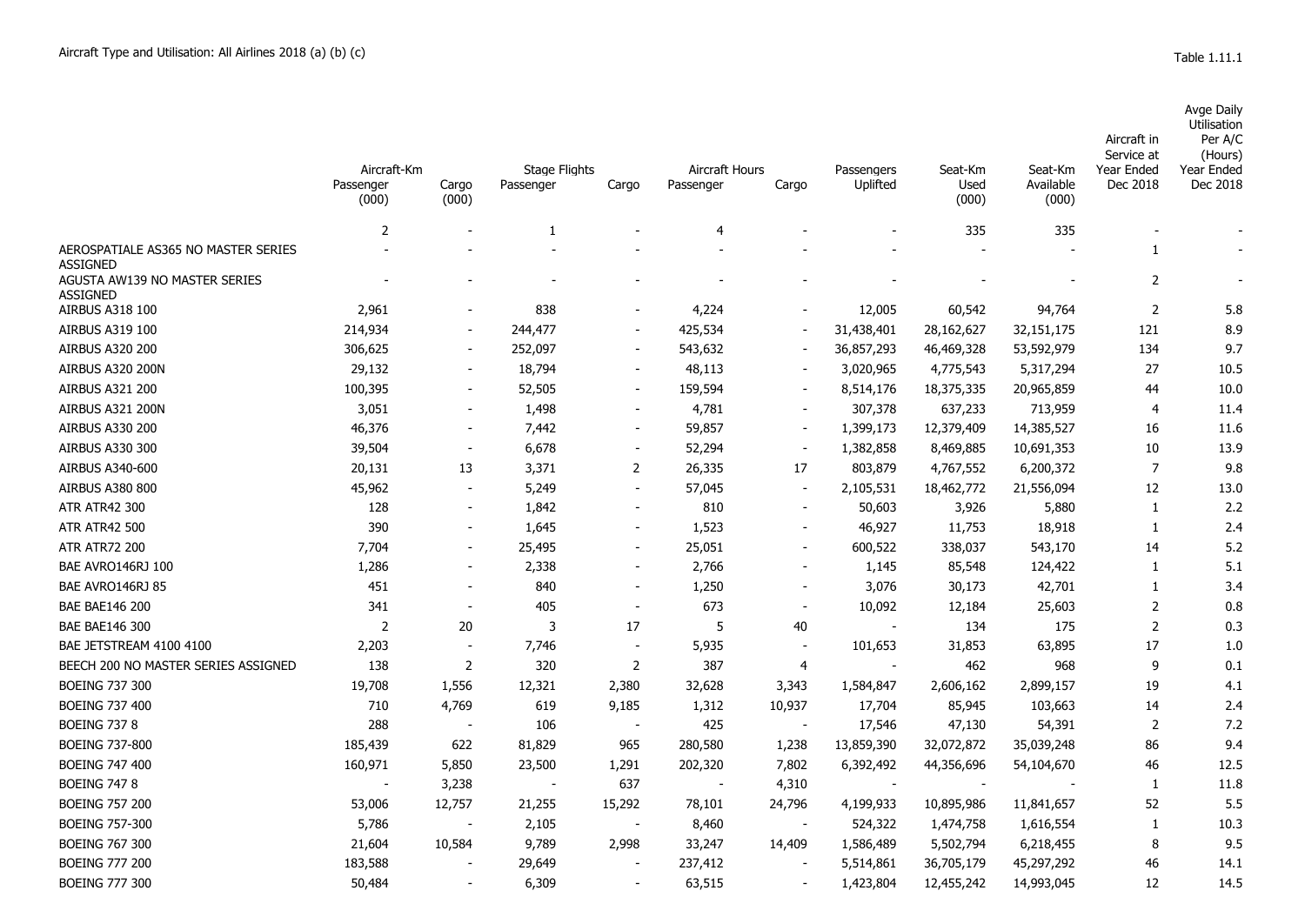|                                                           |                                   |                          |                                   |                          |                                    |        |                          |                          |                               | Aircraft in<br>Service at | Avge Daily<br>Utilisation<br>Per A/C<br>(Hours) |
|-----------------------------------------------------------|-----------------------------------|--------------------------|-----------------------------------|--------------------------|------------------------------------|--------|--------------------------|--------------------------|-------------------------------|---------------------------|-------------------------------------------------|
|                                                           | Aircraft-Km<br>Passenger<br>(000) | Cargo<br>(000)           | <b>Stage Flights</b><br>Passenger | Cargo                    | <b>Aircraft Hours</b><br>Passenger | Cargo  | Passengers<br>Uplifted   | Seat-Km<br>Used<br>(000) | Seat-Km<br>Available<br>(000) | Year Ended<br>Dec 2018    | Year Ended<br>Dec 2018                          |
| <b>BOEING 787 8</b>                                       | 71,625                            |                          | 10,809                            | $\overline{\phantom{a}}$ | 90,466                             |        | 2,386,885                | 16,240,455               | 18,335,010                    | 20                        | 13.6                                            |
| <b>BOEING 787 9</b>                                       | 182,184                           | $\blacksquare$           | 23,939                            | $\overline{\phantom{a}}$ | 227,449                            |        | 5,239,484                | 40,230,528               | 48,973,028                    | 51                        | 13.7                                            |
| BOMBARDIER BD100 1A10 NO MASTER<br><b>SERIES ASSIGNED</b> | $\mathbf{1}$                      |                          | 1                                 | $\overline{\phantom{a}}$ | -1                                 |        | $\overline{2}$           | $\overline{2}$           | 9                             | 1                         |                                                 |
| BOMBARDIER BD700 1A10 NO MASTER<br><b>SERIES ASSIGNED</b> | 618                               | $\overline{\phantom{a}}$ | 345                               | $\overline{\phantom{a}}$ | 802                                |        | 1,034                    | 2,173                    | 8,729                         | 8                         | 0.3                                             |
| BOMBARDIER BD700 1A11 NO MASTER<br><b>SERIES ASSIGNED</b> | $\overline{\phantom{0}}$          | $\blacksquare$           | $\overline{\phantom{a}}$          | $\overline{\phantom{a}}$ |                                    |        | $\overline{\phantom{a}}$ | $\overline{\phantom{a}}$ | $\overline{a}$                | 1                         | $\overline{\phantom{a}}$                        |
| BOMBARDIER CL600 2B19 NO MASTER<br><b>SERIES ASSIGNED</b> | 33                                |                          | 41                                | $\overline{a}$           | 46                                 |        | 411                      | 355                      | 463                           | $\mathbf{1}$              | 0.1                                             |
| BRITTEN NORMAN BN2A UNDESIGNATED<br><b>MASTER SERIES</b>  | 199                               | $\overline{\phantom{a}}$ | 5,630                             | $\overline{\phantom{a}}$ | 1,419                              | $\sim$ | 21,277                   | 972                      | 1,589                         | $\overline{2}$            | 1.9                                             |
| CANADAIR CL600 2B16 600                                   | 364                               | $\overline{\phantom{a}}$ | 342                               | $\overline{\phantom{a}}$ | 521                                |        | 1,314                    | 1,166                    | 3,593                         | 7                         | 0.2                                             |
| CESSNA 310 NO MASTER SERIES ASSIGNED                      |                                   | 1                        | $\blacksquare$                    | 3                        |                                    | 4      | $\overline{\phantom{a}}$ |                          |                               | 4                         |                                                 |
| CESSNA 402 NO MASTER SERIES ASSIGNED                      |                                   |                          |                                   |                          |                                    |        | $\overline{\phantom{a}}$ |                          |                               | 1                         |                                                 |
| CESSNA 404 NO MASTER SERIES ASSIGNED                      |                                   |                          |                                   |                          |                                    |        |                          |                          | $\overline{\phantom{a}}$      | 4                         |                                                 |
| CESSNA 510 NO MASTER SERIES ASSIGNED                      |                                   |                          |                                   |                          |                                    |        |                          |                          |                               | 3                         |                                                 |
| CESSNA 560 NO MASTER SERIES ASSIGNED                      |                                   |                          |                                   |                          |                                    |        |                          |                          | $\sim$                        | 3                         | $\sim$                                          |
| CESSNA F406 NO MASTER SERIES<br><b>ASSIGNED</b>           | 34                                | 14                       | 104                               | 28                       | 84                                 | 38     |                          | 89                       | 263                           | 6                         | 0.1                                             |
| DASSAULT FALCON 2000 NO MASTER<br>SERIES ASSIGNED         | 41                                | $\overline{\phantom{a}}$ | 30                                | $\overline{\phantom{a}}$ | 56                                 |        | 77                       | 107                      | 372                           | 2                         | 0.1                                             |
| DASSAULT FALCON 7X NO MASTER SERIES<br><b>ASSIGNED</b>    | 348                               |                          | 145                               |                          | 424                                |        | 553                      | 1,351                    | 4,848                         | 4                         | 0.3                                             |
| DASSAULT FALCON 900EX NO MASTER<br><b>SERIES ASSIGNED</b> | 211                               | $\blacksquare$           | 167                               | $\blacksquare$           | 269                                |        | 660                      | 894                      | 3,003                         | 3                         | 0.2                                             |
| DE HAVILLAND DHC6 400                                     | 578                               |                          | 3,437                             |                          | 3,199                              |        | 33,150                   | 5,771                    | 10,984                        | 3                         | 2.9                                             |
| DE HAVILLAND DHC8 400                                     | 46,661                            |                          | 107,054                           | $\blacksquare$           | 129,111                            |        | 6,394,801                | 2,840,309                | 3,639,574                     | 54                        | 6.5                                             |
| <b>DORNIER 228 200</b>                                    | 434                               |                          | 4,941                             | $\overline{\phantom{a}}$ | 2,332                              |        | 54,939                   | 4,972                    | 7,842                         | 4                         | 1.6                                             |
| DORNIER 328 NO MASTER SERIES<br><b>ASSIGNED</b>           | 1,088                             | $\sim$                   | 2,918                             | $\overline{\phantom{a}}$ | 3,335                              | $\sim$ | 52,737                   | 20,789                   | 33,810                        | 2                         | 4.6                                             |
| <b>EMBRAER EMB135 NO MASTER SERIES</b><br><b>ASSIGNED</b> | 3.442                             | $\overline{\phantom{a}}$ | 5,567                             | $\overline{\phantom{a}}$ | 7,253                              |        | 122,308                  | 75,989                   | 121,258                       | 3                         | 4.1                                             |
| EMBRAER EMB145 NO MASTER SERIES<br><b>ASSIGNED</b>        | 15,834                            |                          | 25,854                            | $\overline{\phantom{a}}$ | 33,556                             |        | 538,861                  | 478,859                  | 776,831                       | 6                         | 5.5                                             |
| <b>EMBRAER EMB505 NO MASTER SERIES</b><br><b>ASSIGNED</b> |                                   |                          |                                   |                          |                                    |        |                          |                          |                               | 1                         |                                                 |
| <b>EMBRAER EMB550 NO MASTER SERIES</b><br><b>ASSIGNED</b> | 218                               | $\overline{\phantom{a}}$ | 218                               | $\overline{\phantom{a}}$ | 336                                |        | 800                      | 800                      | 2,182                         | 1                         | 0.9                                             |

EMBRAER ERJ170 100 6,956 - 12,466 - 15,815 - 596,007 407,132 528,671 6 5.7 EMBRAER ERJ170 200 14,296 - 21,009 - 30,375 - 1,484,448 1,025,067 1,257,990 11 7.6